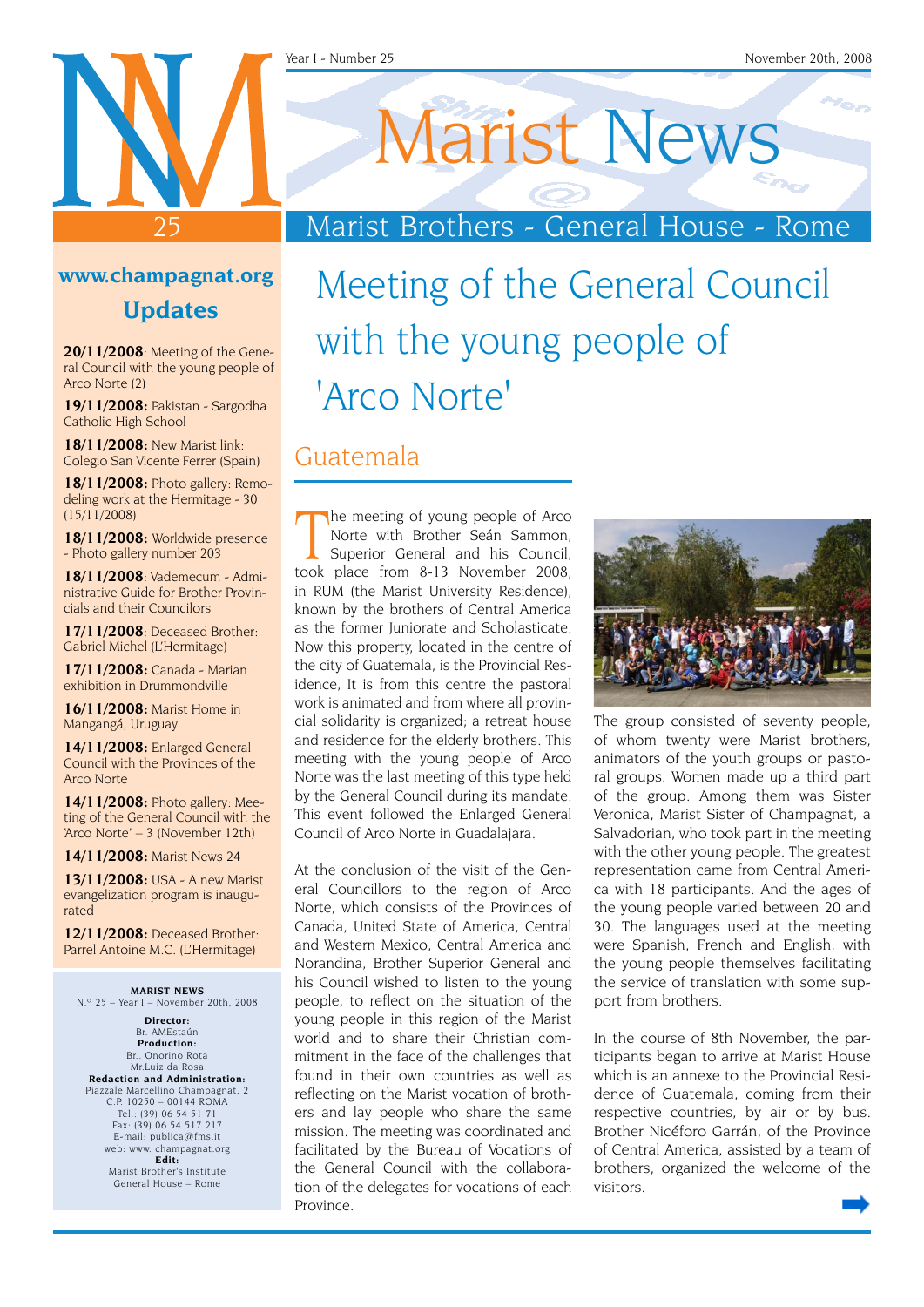## The young people of Arco Norte meet in Guatemala

**Brother Nicéforo Garrán, of the Province of Central America, assisted by a team of brothers, cross-**Province of Central America, asorganized the welcome of the visitors. Day 9 was set aside to discussing some of the Marist work of the Province of Central America. The young people were taken by bus to Chichicastenango, a Marist work entirely dedicated to the indigenous people, where they were able to share this educational work with the male and female students throughout the whole day. It was an excellent opportunity to get to know and to integrate with the group.

The diversity of languages, cultures and countries were no obstacle and from the very beginning there existed an atmosphere of cordiality, joy and simplicity. The Marist charism was the basic experience which stimulated the life of the group and which helped to overcome any difficulties of language or culture. The welcome of the brothers and lay people of Central America, attentive to the smallest detail, facilitated a family meeting from the very beginning.

The meeting was opened by Bro. Luís Sobrado García, Vicar General. He introduced his intervention by thanking the young people for having accepted the invitation to participate in this meeting. "Our tasks as members of the General Council do not allow us to be in direct and constant contact with young people, Brother Luís said, "that is why this is a privileged space for the General Council to listen to what the young people of this Marist region feel ". And he continued: "We are here to take part in a beautiful and deep experience of fraternity and intimacy. We want to connect with you to find out the reality of lives lived in a more and more international world and to deepen our realisation of God's call. You have been chosen to come here. You have been chosen to help the members of the General Council to share your experiences of the mission which we carry out together". This meeting took place within the vision that the General Council has of encouraging the international-

ity and multiculturalism of the Institute among the young people.

Each of the Councillors went on to talk about some recollections and outstanding ideas from the other meetings held by the General Council with young people in different parts of the world. The first one held in Sigüenza (Spain) in 2005. This was followed by one in the region of Africa in Nairobi (2006). In 2007 one was held in the Philippines for the Region of Asia. The young people of the region of the Pacific met in Sydney (Australia) the week before the World Meeting of Youth with the Pope. And recently (2008) one was held in Luján (Argentina) which was a gathering of the young people from Brazil and Cono Sur. The meeting of the young people of Arco Norte in Guatemala (2008) brought to a close this type of experience of the General Council, in accordance with their mandate.

Following this historical journey, in which each Councillor highlighted some of the most important characteristics taken from each of the previous meetings, the participants came together to represent their own particular Marist Provinces. The representatives of the Province of Canada highlighted the activities of their summer camps and their work with street children. The group from the Province of the United States of America highlighted, through their description of the young people of their country, the break up of the family,



Brother Hipólito, Provincial of Central America, on his return from Mexico, where he had taken part in the meeting of the Enlarged General Council, directed to all of the young people some words of welcome and greeting on behalf of all the brothers of the Province of Central America.IЖЛ

2

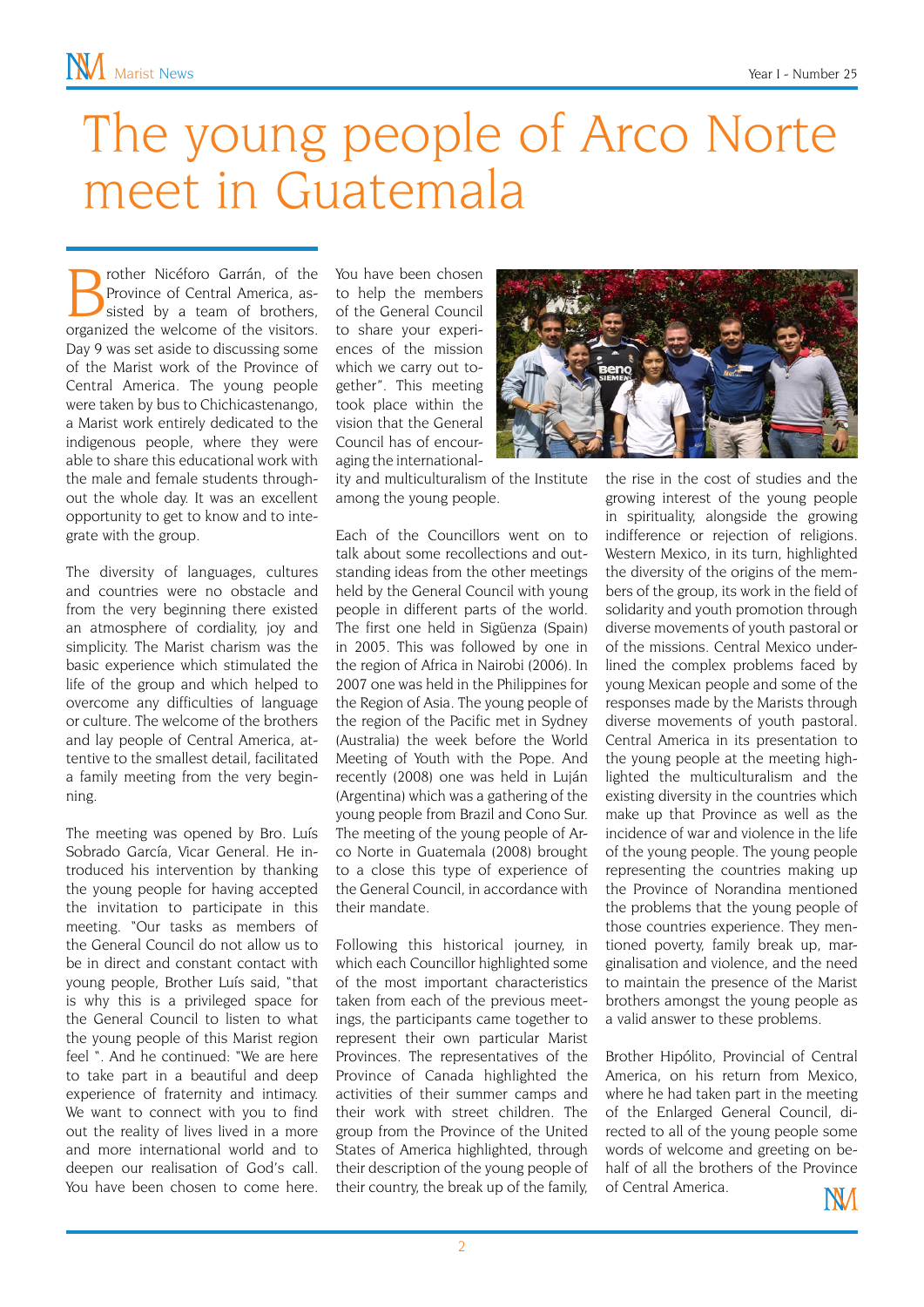### November 20th, 2008 Marist News **NV**

### *Vade-mecum* Administrative Guide for Brother Provincials and their Councilors

### General House

The Vade-mecum is a collection<br>of Institute procedures normally<br>followed in administrative mat-<br>ters by Brother Provincials, Directors of he Vade-mecum is a collection of Institute procedures normally followed in administrative mat-Province apostolates and other Brothers in diverse responsibilities linked to the General Administration. The new edition of the Vade-mecum was officially approved at the General Council meeting of February 13, 2007 in the course of its plenary sessions.

The new text is the latest instance in a long history that began in the Founder's time when directives and norms were given to guide the Institute communities in their relations with the Motherhouse. From Marcellin's time a collection of written directives existed to guide the exercise of responsibilities car-ied out in the Institute. Brother François and his successors continued the Founder's practice. Some of the early directives entered integrally into the Rules of Government, while others were disseminated in documents destined for internal use by superiors and their councils.

As the Institute gradually increased in numbers, its administrative structures were becoming more complex (especially after 1903). As a result, the succeeding General Administrations continued to provide regulations to Provincial Councils in order to guide and facilitate their duties. During Brother Basilio Rueda's administration there appeared the first plans for gathering all the norms into one docu-ment. The intent came to fruition in l978 with the publication of the "Vade-mecum for Provincial Administration."

During the administration of Brother Charles Howard, a new systemization of the directives came into existence. Assembled in its final and official text and approved by the General Council in December 1992, the compilation bore the title, "Vade-mecum: Administrative Guide for the Use of Brother Pro-vincials and Their Councils." The edition remained in use up to June 2007.

The latest edition is the outcome of a study both systematic and detailed. The edition was produced by a committee created in May 2006 comprising: the Vicar General, the Econome General, the Procurator General, the Secretary General. As its starting point, the committee used the 1992 text. They updated its contents and unified its references. The new, revised edition preserves the identical structure as the l992 edition. At the end of the newest edition, seventeen appendices are found containing (a) examples of the common forms used for administrative communication and (b) directives to guide best practices in a variety of topics.

The need to update the Vade-mecum became necessary for the following reasons: (1) changes intro-duced in our Constitutions and Statutes at the 1993 and 2001 General Chapters, (2) the need to elimin-ate terms and phrases found in the preceding edition but now become obsolete, (3) the need to add some new procedures and (4) the wish to simplify other procedures.

The text can be consulted in the reserved area of the website.**NV**  *Embracing our call* **A new Marist Evangelization Program**

#### **United States**

The first session of Embracing Our<br>
Call, the newest Marist Evangeliza-<br>
tion program, was held in Esopus<br>
from Sunday, October 12 through Tuesday, he first session of Embracing Our Call, the newest Marist Evangelization program, was held in Esopus October 14.

Participants were: Pat Call and Irene Culmo; Bob and Ginny Grady, Barney and Ann Sheridan, and Don Mulcare; Craig Carbone; Bonnie Littleton, Bill Musil, and Larry Ormond; Mar Binef and Isabel Lopez; and Shelly Erwin and Felipa Gamez.

Embracing Our Call evolved out of the experiences of nearly 600 men and women who have participated in Sharing Our Call since the first session was offered in December 1998. For a number of years we have talked about a "follow-up" or "next level" to Sharing Our Call. After consultation with a number of principals, presidents, and SOC participants, the theme that emerged in terms of "follow-up" or "next level" was the participants' desire to deepen their personal and Marist spirituality as it is lived out in their ministry of Marist Education.

The themes/presentations of Embracing Our Call were: "Call and Charism: informed by Catholic Social Teaching, Marcellin Champagnat, and our Marist Heritage"; "Deepening Our Call in the Spiritual Life"; "Yours, Mine, Theirs, Ours: What do we need to know about youth spirituality?" and "The Stories of Our Lives: Culture and Practice in a Marist Setting."

The presentation team for Embracing Our Call was: Brothers Hank Hammer, Ben Consigli, and Don Bisson and Ms. Alice Miesnik.